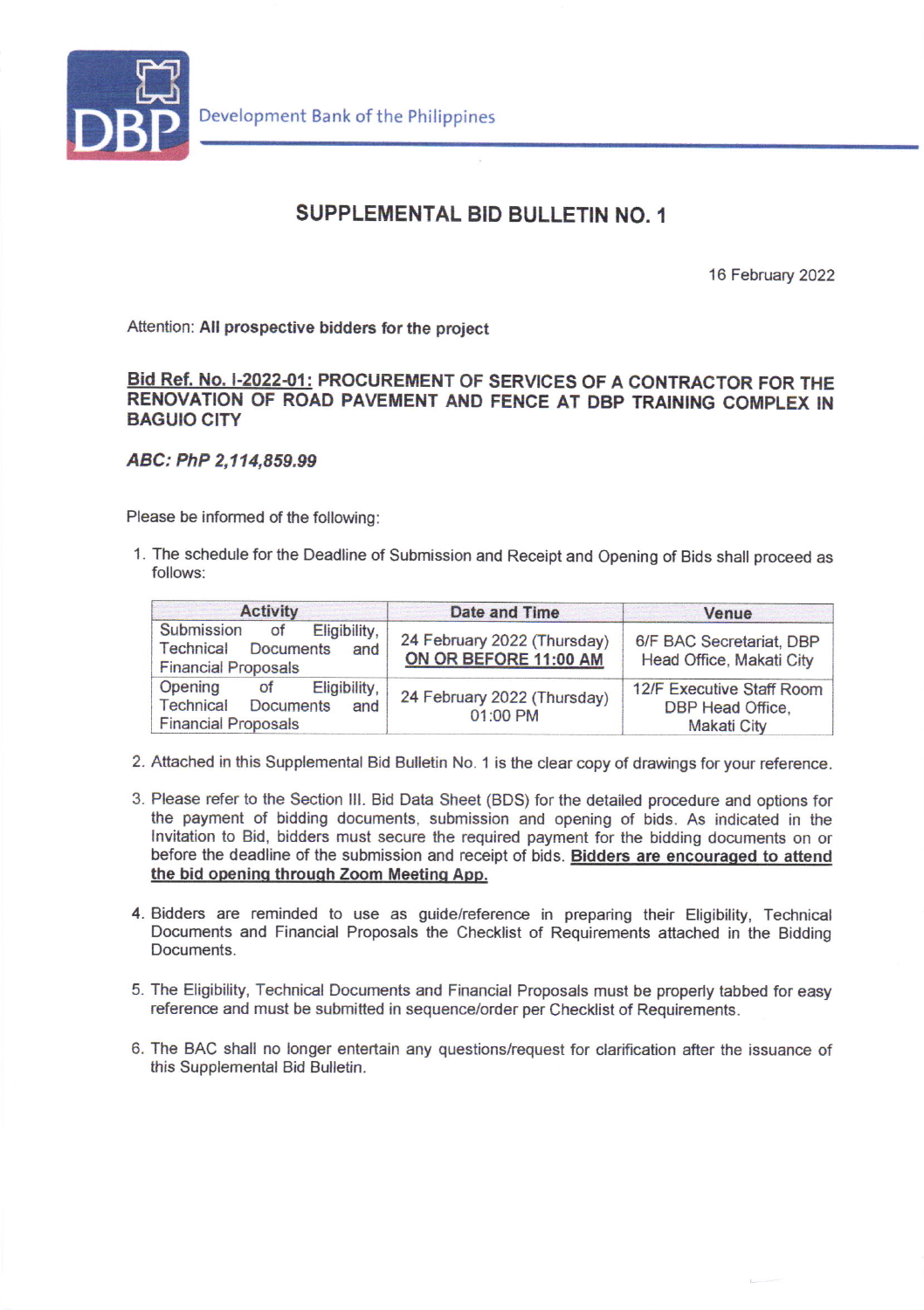7. Please be advised that bids submitted after the deadline shall only be marked for recording purposes, shall not included in the opening of bids, and shall be returned to the bidder unopened.

For the guidance and information of all concerned.

ì

 $\mathcal{L}$ 

ATTY. ERNESTO R. PURUBGANAN Vice President, and First Vice Chairperson, DBP Bids and Awards Committee

SUPPLEMENTAL BID BULLETIN NO. 1 (16 February 2022)<br>Bid Ref. No. I-2022-01: PROCUREMENT OF SERVICES OF A CONTRACTOR FOR THE RENOVATION OF ROAD PAVEMENT AND FENCE AT DBP<br>ABC: PhP 2,114,859.99

page 2 of 2